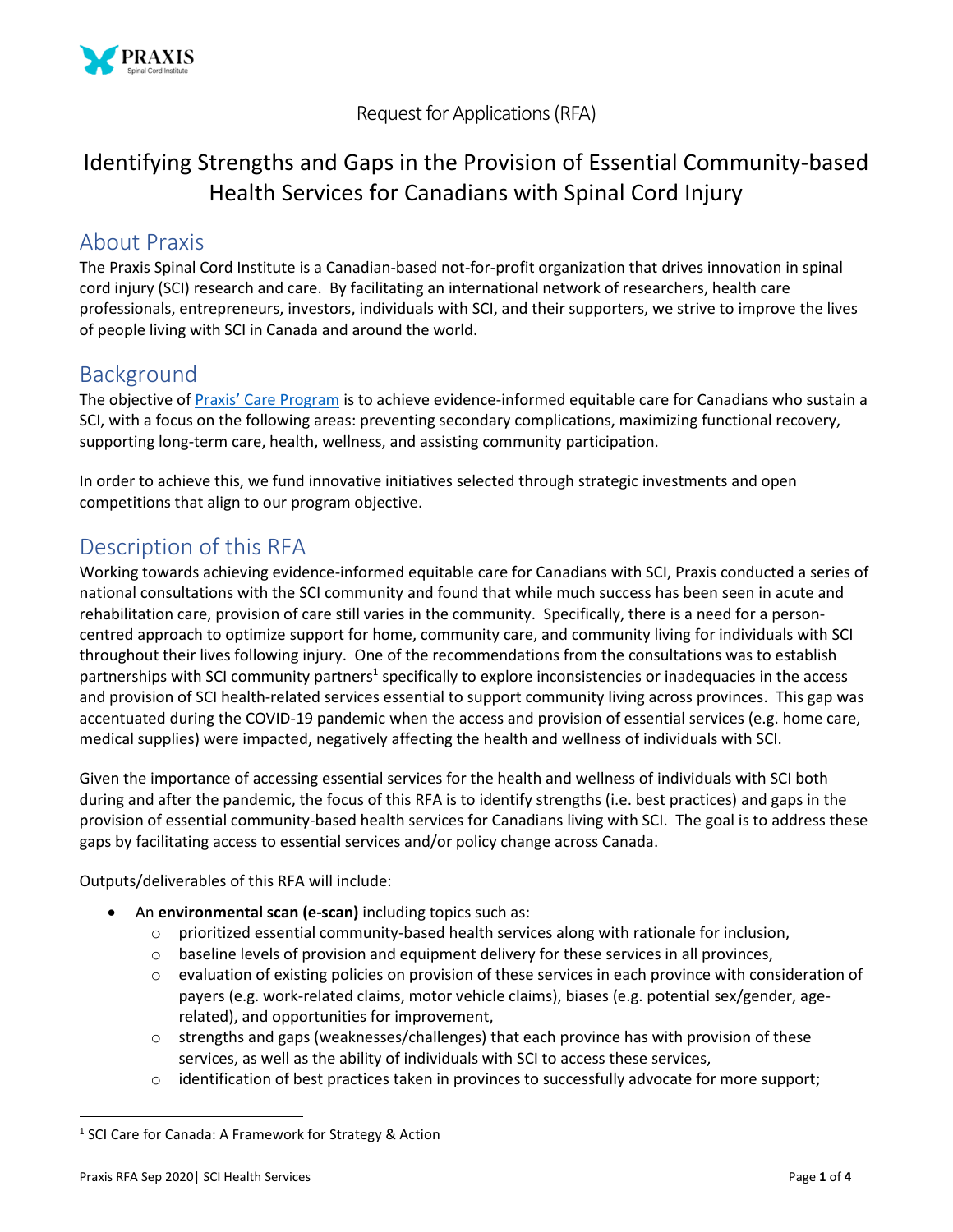

- **Knowledge translation (KT) activities:**
	- o sharing of the e-scan findings with provincial SCI organizations and other relevant organizations,
	- o creating KT tools and materials tailored for the relevant key stakeholder groups to share best practices and to address gaps,
	- o French translation of KT tools and materials to increase accessibility and inclusiveness;
- An **implementation plan** and **pilot**:
	- $\circ$  a list of identified stakeholders that have interest or influence in achieving the goal of this initiative (e.g. individuals with lived experience, SCI community organizations, policy expertise, provincial decision- and policy-makers),
	- $\circ$  a list of activities for engaging these stakeholders to facilitate implementation of this initiative,
	- $\circ$  execute activities outlined in the implementation plan in 1 or 2 provinces;
- A **sustainability plan** outlining:
	- $\circ$  plans to scale up implementation in other provinces and opportunities for alignment with other provincial or national SCI initiatives to support wide implementation in the future,
	- $\circ$  details of website options for hosting the e-scan findings, KT tools, and any relevant materials (e.g. website of SCI Canada, SCI Research Evidence [SCIRE], or Praxis, etc.) and for being available in French after the initiative is completed, and
	- o a proposed process to update the findings of the e-scan in the future.

The intended outcomes of this RFA are:

- **Short-term/immediate outcome:** Increased engagement and awareness of the strengths and gaps in health service delivery in stakeholders at piloted provinces using the e-scan findings and KT tools.
- **Medium-term outcome:** Increased advocacy in provinces for addressing the gaps in service delivery.
- **Long-term outcome:** Provision of essential community-based health services for individuals with SCI is increased to an optimal and equitable level across Canada.

## Award Amount and Term

Up to C\$80,000 is available for this competition for a maximum of two awards with a term ending no later than March 31, 2022. Each application can request a budget up to \$40,000.

Awards can only be used to support direct initiative expenses. Ineligible expenses include:

- Rent
- Capital expenses (e.g. computers, office equipment, furniture, fixtures, etc.)
- Indirect expenses (overhead, administrative costs)
- Travel and accommodation expenses (prohibited during pandemic)
- Activities that are not part of the initiative
- Honoraria and costs that are already otherwise funded

## Eligibility Criteria

The Principal Applicant or Co-Principal Applicants must:

- Be affiliated with a Canadian organization eligible to hold Praxis funds (be [a qualified donee](https://www.canada.ca/en/revenue-agency/services/charities-giving/charities/policies-guidance/qualified-donees.html) registered with Canada Revenue Agency)
- Be in a position which allows him/her to pursue and lead independent initiatives, including the proposed initiative
- Accept Praxis' conditions of funding [\(Appendix 1\)](https://praxisinstitute.org/wp-content/uploads/2020/09/Appendix-1_ConditionsOfFunding.pdf)

Individual(s) with lived experience must be part of the Application team.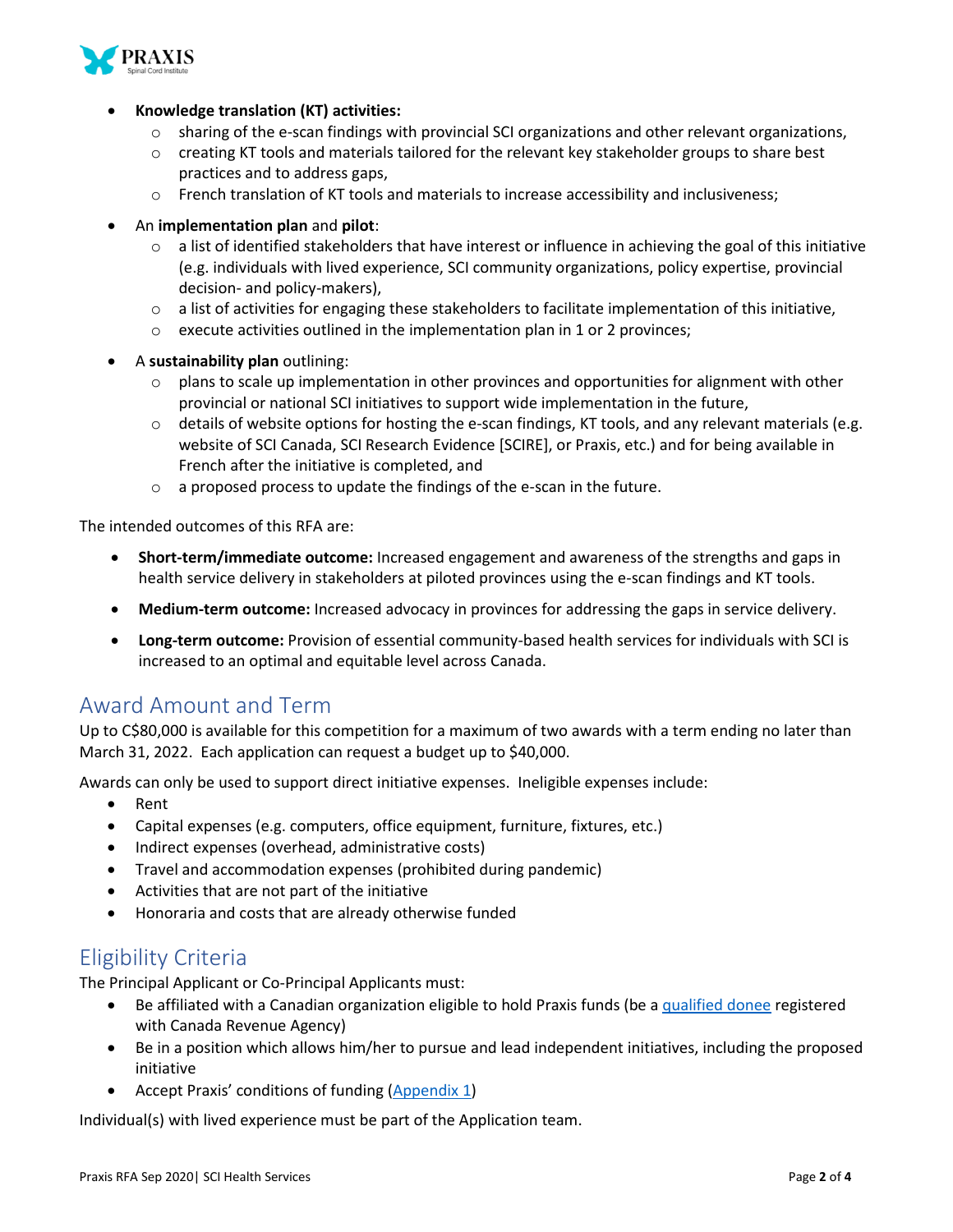

All applicants must:

- Have the support of their organization to participate in the initiative
- Be an independent researcher or knowledge user who has an active, meaningful role in the initiative
- Disclose all real or perceived conflicts of interest (COI) (Appendi[x 2](https://praxisinstitute.org/wp-content/uploads/2020/09/Appendix-2_Praxis-COI-Policy.pdf) and [3\)](https://praxisinstitute.org/wp-content/uploads/2020/09/Appendix-3_Praxis-COI-for-Grant-Requestors.docx)

### Key Dates

| <b>Key Dates</b>                  | <b>Timeline</b>           |
|-----------------------------------|---------------------------|
| Deadline to submit proposal       | October 16, 2020          |
| External review                   | October 19 - 30, 2020     |
| Notice of decision                | Week of November 2, 2020  |
| Grant agreement process initiated | Week of November 16, 2020 |

### Application Instructions

Applicants must complete the Application Cover  $(Appendix 4)$  and include the following:

- 1. Lay Summary (up to 250 words) & five Key Words
- 2. Proposal (6 pages maximum, excluding appendices: logic model, budget, Gantt chart)
	- a. Background: What is the problem/gap this initiative is being address? How big is the problem/gap?
	- b. Objective: What is the initiative doing to address the problem/gap?
	- c. Methodology (see details above for content to be addressed by each deliverable)
		- **E-scan:** How will the e-scan be conducted?
		- **KT Activities:** How will the e-scan findings be disseminated?
		- **Implementation Plan and Pilot:** What will be the activities for developing the Implementation Plan? Which provinces will be targeted for the pilot and why? What data will be collected to measure effectiveness of implementation?
		- **Sustainability Plan:** What will be the activities for developing the Sustainability Plan?
	- d. Expected Results and Evaluation Metrics
		- In a logic model, link the planned activities to expected outcomes as aligned to the intended outcomes of this RFA stated above (use template - [Appendix 5;](https://praxisinstitute.org/wp-content/uploads/2020/09/Appendix-5_Logic-Model-Template.docx) see more resources [here\)](https://fyi.extension.wisc.edu/programdevelopment/designing-programs/).
		- Discuss the likelihood of success in achieving the expected outcomes and the evaluation metrics.
		- Outline potential risks and mitigation strategies.
	- e. Operational Readiness
		- Describe experience and qualifications of the team to execute the initiative.
		- Describe the team's ability (time commitment) to deliver the expected results on time.
	- f. Budget Request and Work Plan
		- Provide an itemized budget (use budget template Appendix  $6$ ) and provide justification.
		- Provide a work plan that is related to the budget and that includes a breakdown of milestones, deliverables, and timeline in a Gantt chart.

#### 3. Attachments

- a. COI Disclosure Form signed by all Applicants [\(Appendix 3\)](https://praxisinstitute.org/wp-content/uploads/2020/09/Appendix-3_Praxis-COI-for-Grant-Requestors.docx)
- b. CV of all Applicants
	- CV formatted for CIHR or other formats as appropriate to reflect member's role (e.g. nonresearcher clinicians, community organization staff, etc.) may be used.
- c. Letter of Support (e.g. from organizations/partners, etc.)